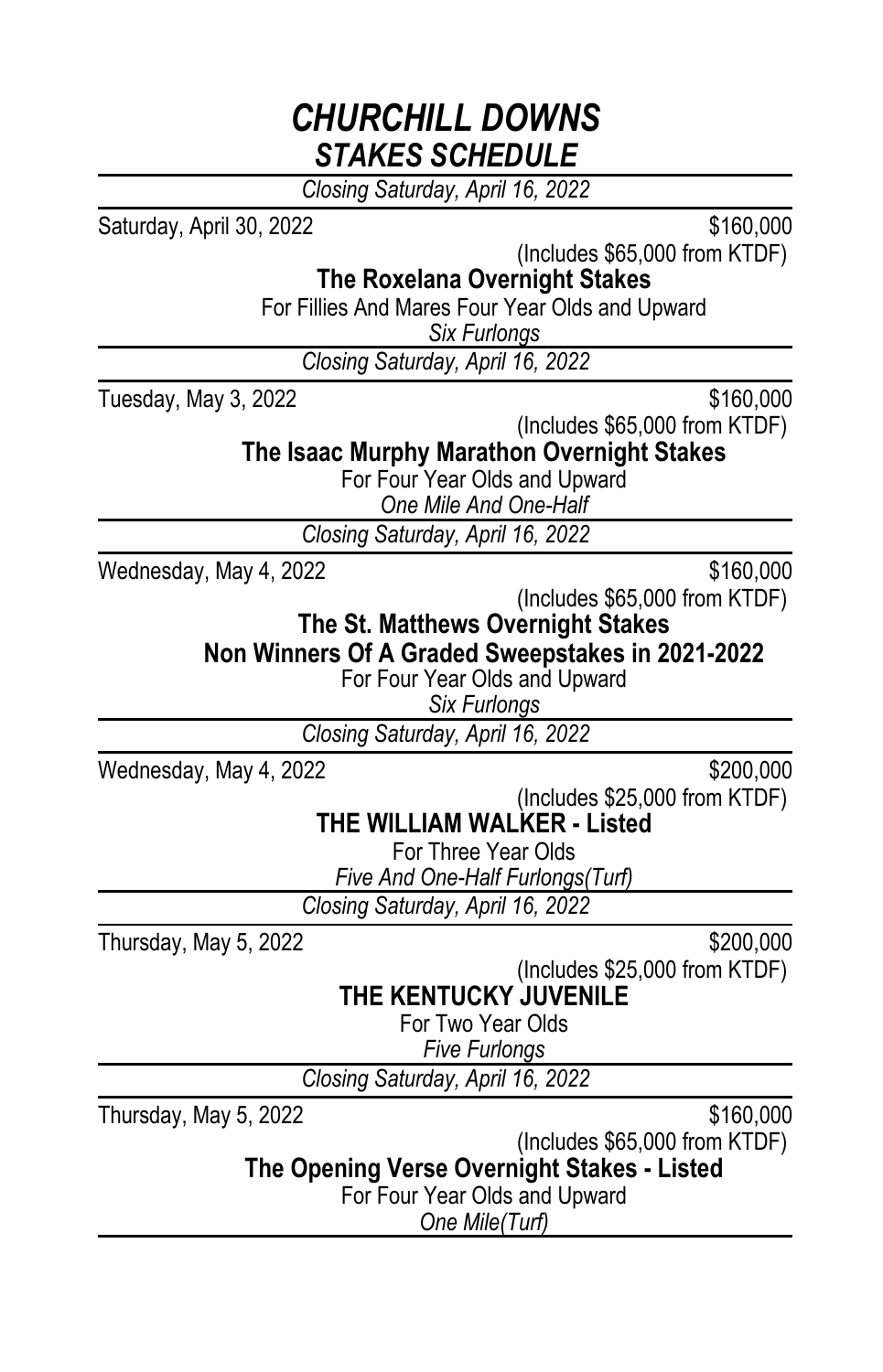*Closing Saturday, April 16, 2022*

Thursday, May 5, 2022 **\$200,000** 

(Includes \$25,000 from KTDF)

**THE UNBRIDLED SIDNEY - Listed**

For Fillies And Mares Three Year Olds and Upward

*Five And One-Half Furlongs(Turf)*

*Closing Saturday, April 16, 2022*

Friday, May 6, 2022 **\$500,000** 

#### **THE ALYSHEBA - Grade II presented by Sentient Jet**

For Four Year Olds and Upward

*One Mile And One-Sixteenth*

*Closing Saturday, April 16, 2022*

Friday, May 6, 2022 **\$750,000** 

**THE LA TROIENNE - Grade I**

For Fillies And Mares Four Year Olds and Upward

*One Mile And One-Sixteenth*

*Closing Saturday, April 16, 2022*

Friday, May 6, 2022 **\$1,250,000** 

### **THE LONGINES KENTUCKY OAKS - Grade I**

For Fillies Three Year Olds

*One Mile And One-Eighth*

*Closing Saturday, April 16, 2022*

Friday, May 6, 2022 **\$500,000** 

**THE EIGHT BELLES - Grade II**

For Fillies Three Year Olds *Seven Furlongs*

*Closing Saturday, April 16, 2022*

Friday, May 6, 2022 **\$500,000** 

#### **THE TWIN SPIRES TURF SPRINT - Grade II presented by Sysco**

For Three Year Olds and Upward *Five And One-Half Furlongs(Turf)*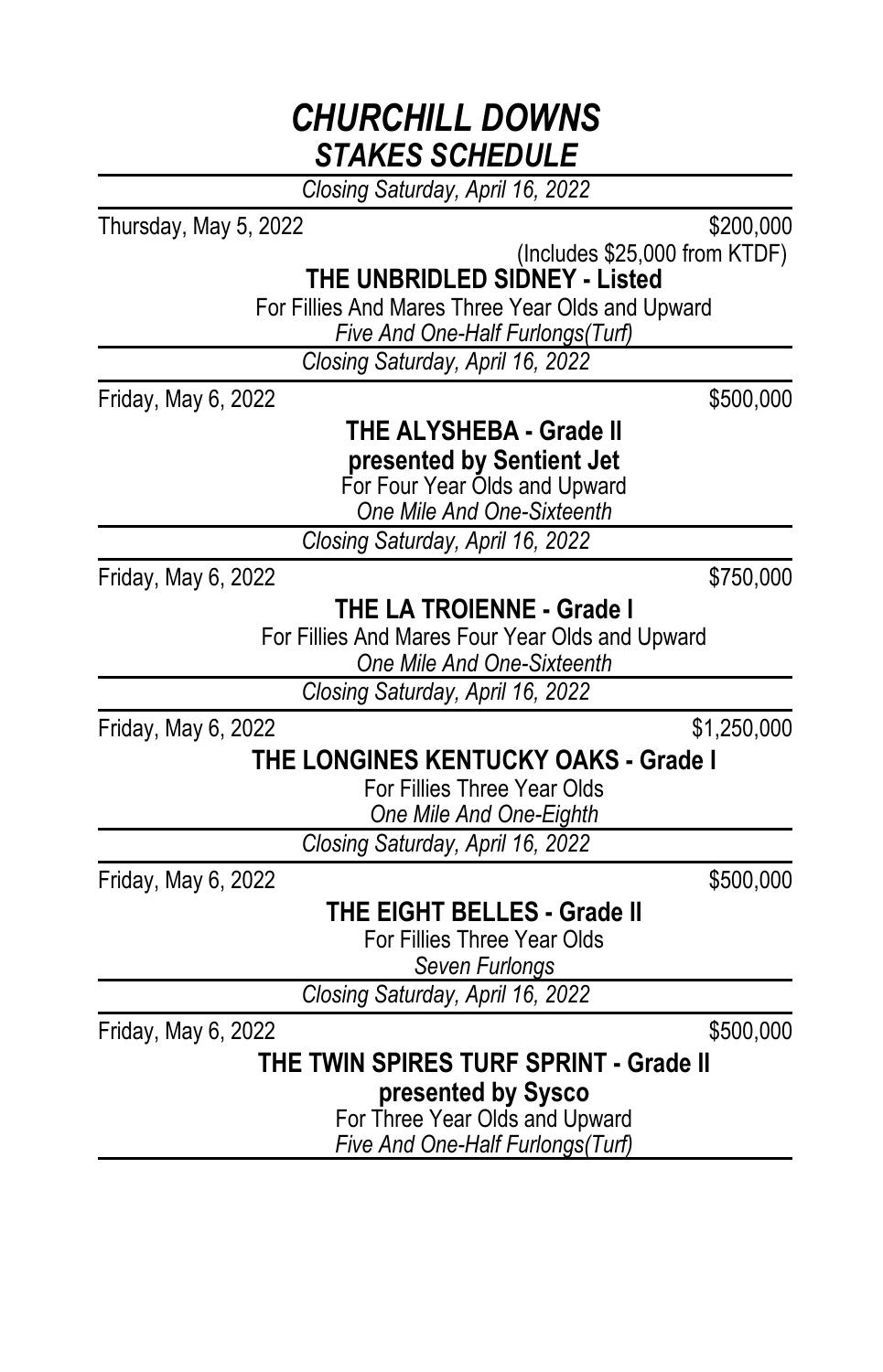*Closing Saturday, April 16, 2022*

Friday, May 6, 2022 **\$500,000 THE EDGEWOOD - Grade II presented by Forcht Bank** For Fillies Three Year Olds *One Mile And One-Sixteenth(Turf) Closing Saturday, April 16, 2022* Friday, May 6, 2022 \$250,000 **THE MODESTY - Grade III** For Fillies And Mares Four Year Olds and Upward *One Mile And One-Eighth(Turf) Closing Saturday, April 16, 2022* Saturday, May 7, 2022 **\$160,000** (Includes \$65,000 from KTDF) **The Knicks Go Overnight Stakes Non Winners Of A Graded Sweepstakes in 2021-2022 presented by L&N Federal Credit Union** For Four Year Olds and Upward *One Mile Closing Saturday, April 16, 2022* Saturday, May 7, 2022 \$500,000 **THE PAT DAY MILE - Grade II presented by LG&E and KU** For Three Year Olds *One Mile Closing Saturday, April 16, 2022* Saturday, May 7, 2022  $$750,000$ **THE CHURCHILL DOWNS - Grade I presented by Ford** For Four Year Olds and Upward *Seven Furlongs Closing Saturday, April 16, 2022* Saturday, May 7, 2022  $$750,000$ **THE DERBY CITY DISTAFF - Grade I presented by Kendall-Jackson Winery** For Fillies And Mares Four Year Olds and Upward

*Seven Furlongs*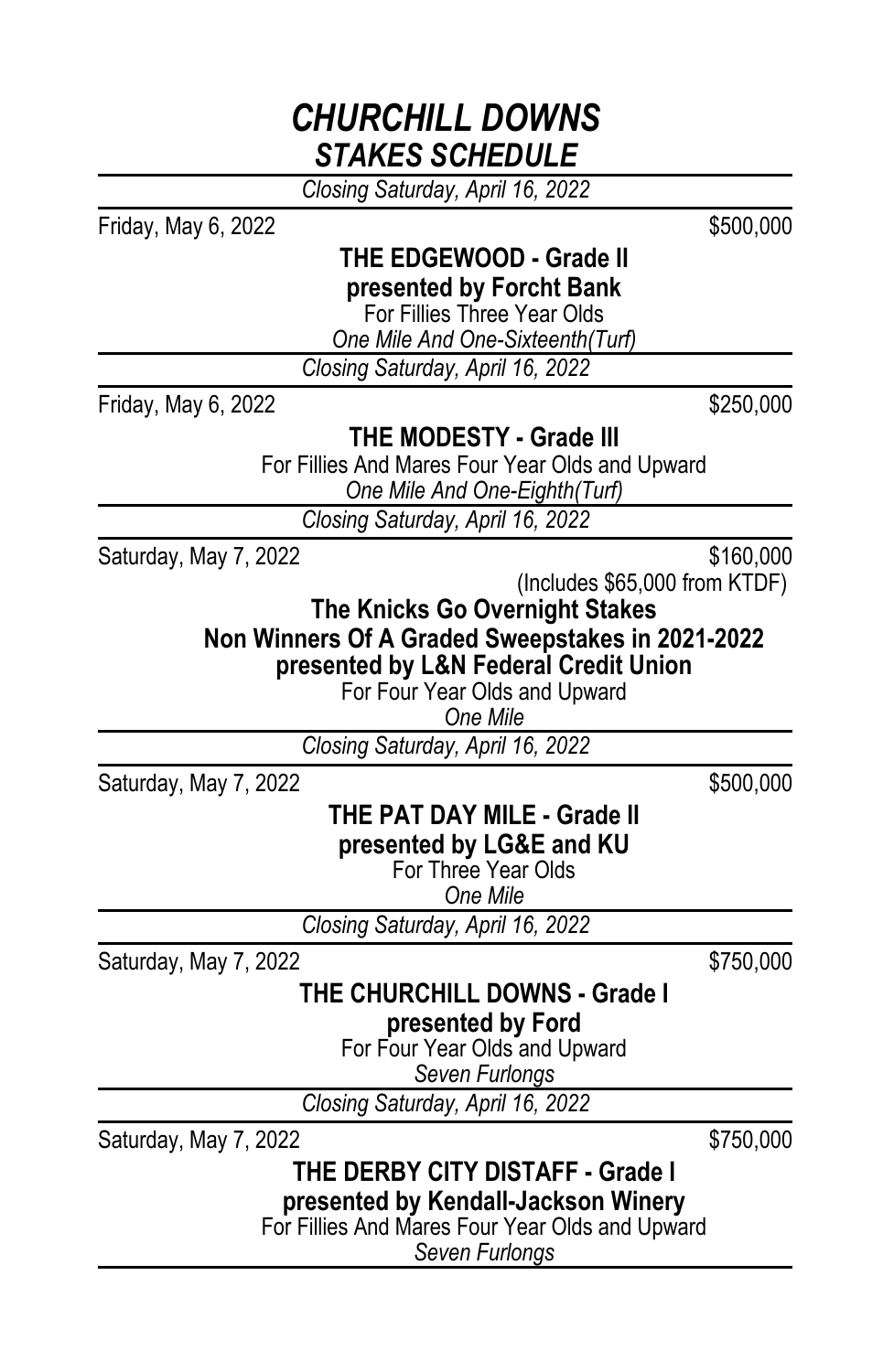*Closing Monday, March 28, 2022*

Saturday, May 7, 2022 \$3,000,000

#### **THE KENTUCKY DERBY - Grade I Presented by Woodford Reserve**

For Three Year Olds

*One Mile and One-Quarter*

*Closing Saturday, April 16, 2022*

Saturday, May 7, 2022  $$500,000$ 

#### **THE LONGINES CHURCHILL DISTAFF TURF MILE - Grade II**

For Fillies And Mares Four Year Olds and Upward

*One Mile(Turf)*

*Closing Saturday, April 16, 2022*

Saturday, May 7, 2022  $$500,000$ 

#### **THE AMERICAN TURF - Grade II presented by BMW**

For Three Year Olds

*One Mile And One-Sixteenth(Turf)*

*Closing Saturday, April 16, 2022*

Saturday, May 7, 2022  $$1,000,000$ 

### **THE OLD FORESTER BOURBON TURF CLASSIC - Grade I**

For Four Year Olds and Upward *One Mile And One-Eighth(Turf)*

*Closing Saturday, April 30, 2022*

Saturday, May 14, 2022 **\$160,000** 

(Includes \$65,000 from KTDF)

**The Mamzelle Overnight Stakes - Listed**

For Fillies Three Year Olds

*Five Furlongs(Turf)*

*Closing Wednesday, May 11, 2022*

Saturday, May 21, 2022 \$200,000

(Includes \$25,000 from KTDF)

**THE LOUISVILLE - Grade III**

For Four Year Olds and Upward *One Mile And One-Half(Turf)*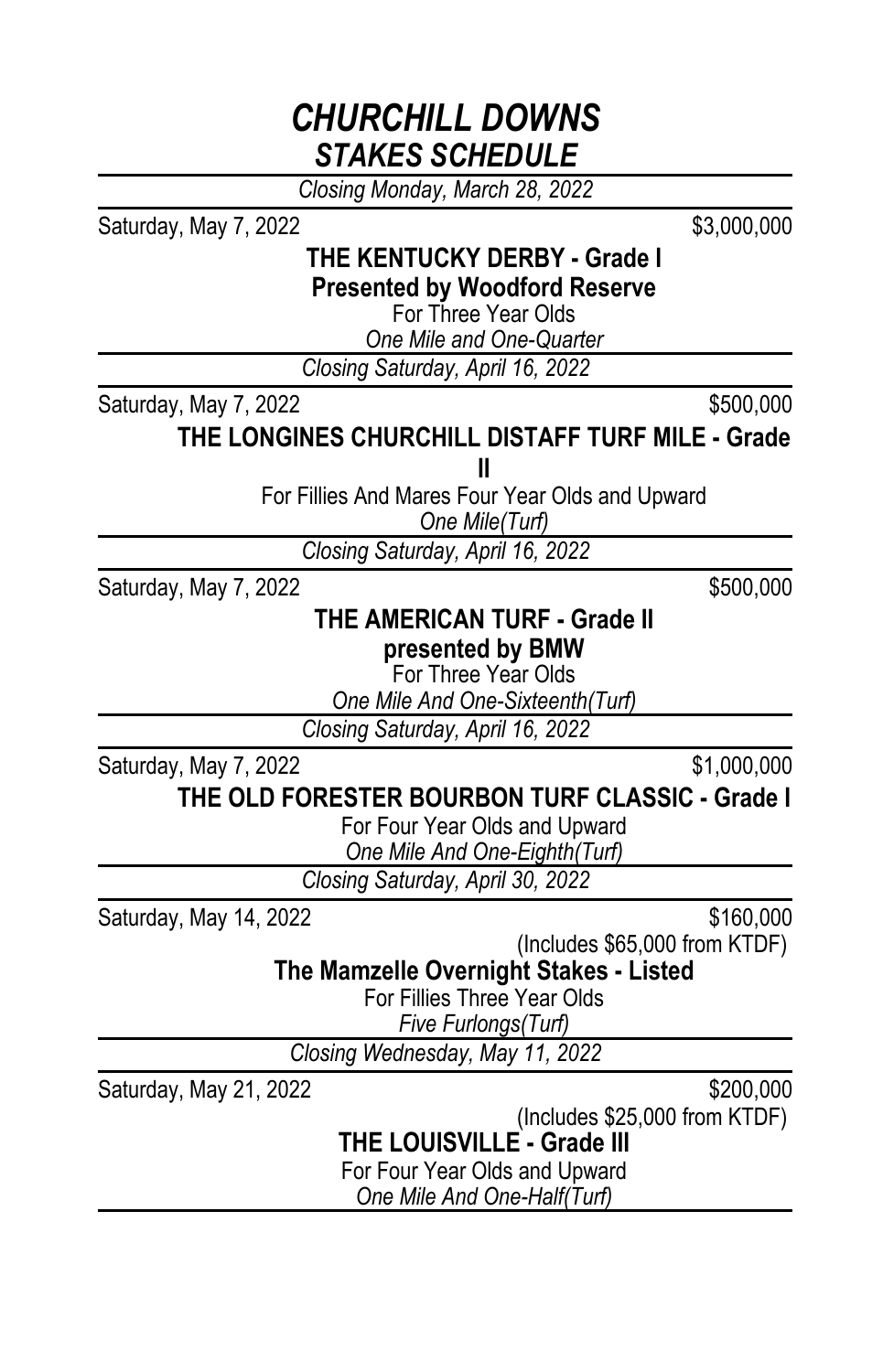*Closing Saturday, May 14, 2022*

Saturday, May 28, 2022 \$160,000

(Includes \$65,000 from KTDF)

**The Keertana Overnight Stakes**

For Fillies And Mares Four Year Olds and Upward

*One Mile And One-Half(Turf)*

*Closing Saturday, May 14, 2022*

Monday, May 30, 2022 \$200,000

(Includes \$25,000 from KTDF)

**THE WINNING COLORS - Grade III**

For Fillies And Mares Four Year Olds and Upward

*Six Furlongs*

*Closing Saturday, May 21, 2022*

Saturday, June 4, 2022 \$200,000

(Includes \$25,000 from KTDF)

**THE SHAWNEE - Listed**

For Fillies And Mares Four Year Olds and Upward *One Mile And One-Sixteenth*

*Closing Saturday, May 21, 2022*

Saturday, June 4, 2022 **\$200,000** 

(Includes \$25,000 from KTDF)

**THE ARISTIDES - Listed**

For Four Year Olds and Upward

*Six Furlongs*

*Closing Saturday, May 21, 2022*

Saturday, June 4, 2022 **\$200,000** 

(Includes \$25,000 from KTDF)

**THE BLAME - Listed**

For Four Year Olds and Upward

*One Mile And One-Eighth*

*Closing Saturday, May 21, 2022*

Saturday, June 4, 2022 \$200,000

(Includes \$25,000 from KTDF)

**THE ARLINGTON STAKES - Grade III**

For Four Year Olds and Upward *One Mile And One-Sixteenth(Turf)*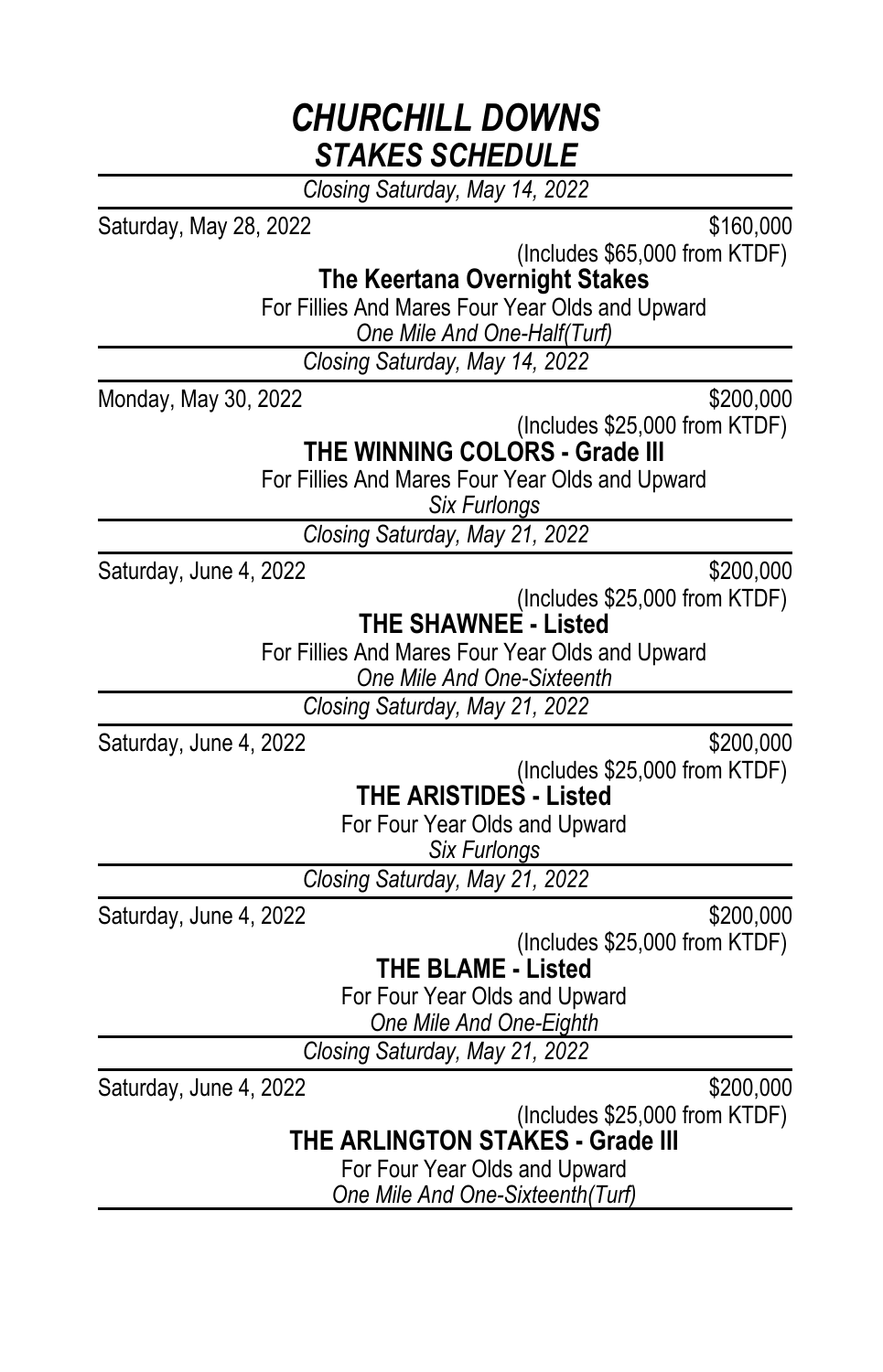*Closing Saturday, May 21, 2022*

Saturday, June 4, 2022 **\$200,000** 

(Includes \$25,000 from KTDF)

#### **THE AUDUBON**

For Three Year Olds

*One Mile And One-Eighth(Turf)*

*Closing Saturday, May 21, 2022*

Saturday, June 4, 2022 **\$200,000** 

(Includes \$25,000 from KTDF)

**THE REGRET - Grade III**

For Fillies Three Year Olds

*One Mile And One-Eighth(Turf)*

*Closing Saturday, May 21, 2022*

Sunday, June 5, 2022  $$200,000$ 

(Includes \$25,000 from KTDF)

**THE OLD FORESTER MINT JULEP - Grade III**

For Fillies And Mares Four Year Olds and Upward *One Mile And One-Sixteenth(Turf)*

*Closing Saturday, May 28, 2022*

Saturday, June 11, 2022 \$160,000

(Includes \$65,000 from KTDF)

**The Mighty Beau Overnight Stakes - Listed**

For Three Year Olds and Upward

*Five Furlongs(Turf)*

*Closing Saturday, May 28, 2022*

Sunday, June 12, 2022 \$160,000

(Includes \$65,000 from KTDF)

**The Leslie's Lady Overnight Stakes**

For Fillies Three Year Olds

*Seven Furlongs*

*Closing Saturday, May 28, 2022*

Sunday, June 12, 2022 \$225,000

(Includes \$25,000 from KTDF)

**THE MATT WINN - Grade III**

For Three Year Olds

*One Mile And One-Sixteenth*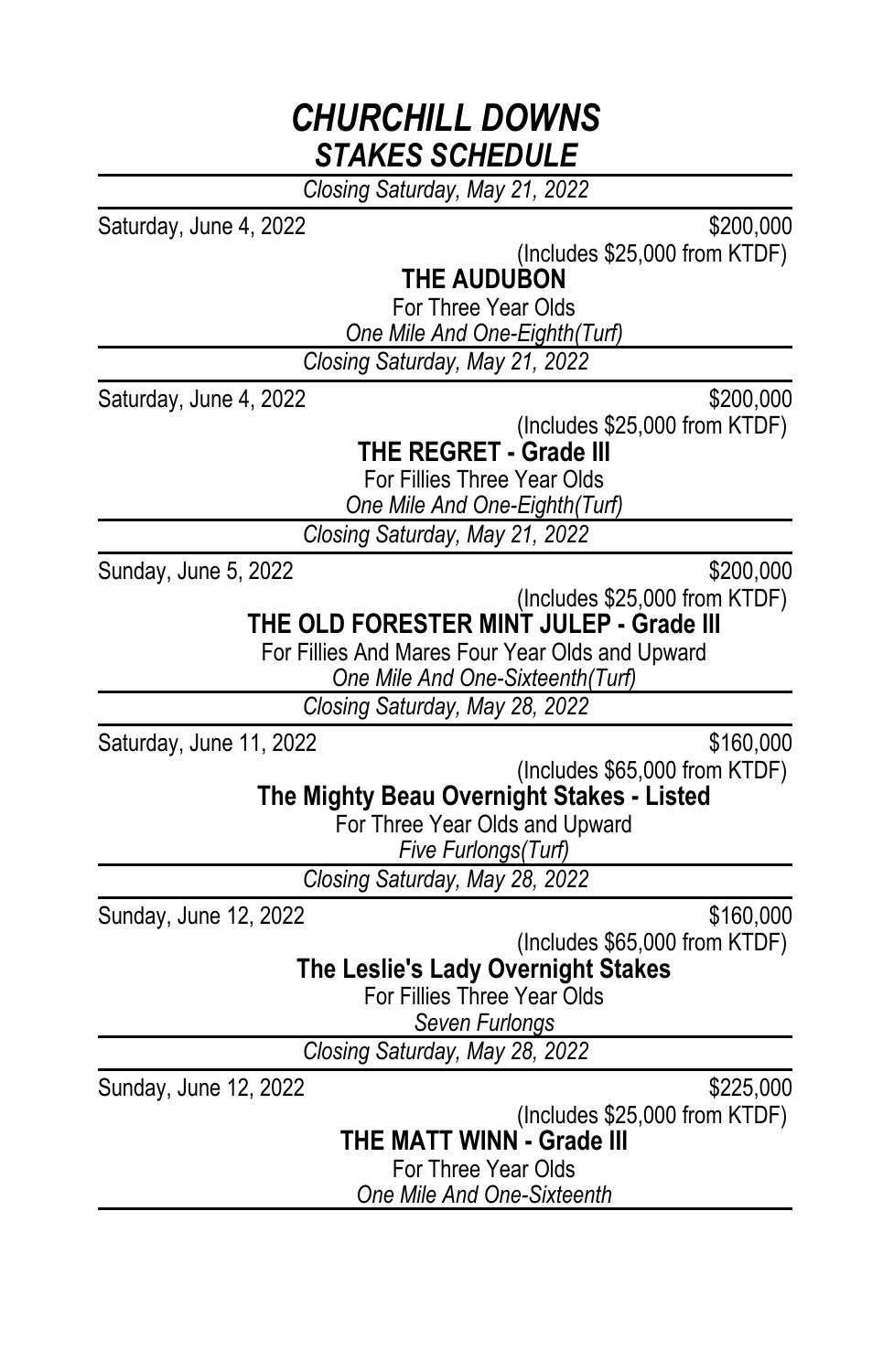*Closing Saturday, June 4, 2022*

Saturday, June 18, 2022 **\$160,000** 

(Includes \$65,000 from KTDF)

**The Monomoy Girl Overnight Stakes**

For Fillies Three Year Olds

*One Mile And One-Sixteenth*

*Closing Saturday, June 11, 2022*

Saturday, June 25, 2022 \$200,000

(Includes \$25,000 from KTDF)

**THE CHICAGO - Grade III**

For Fillies And Mares Four Year Olds and Upward

*Seven Furlongs*

*Closing Saturday, June 18, 2022*

Saturday, July 2, 2022  $$160,000$ 

(Includes \$65,000 from KTDF)

**The Kelly's Landing Overnight Stakes - Listed**

For Three Year Olds and Upward

*Six And One-Half Furlongs*

*Closing Saturday, June 18, 2022*

Saturday, July 2, 2022  $$750,000$ 



(Includes \$50,000 from KTDF)

**THE STEPHEN FOSTER - Grade II**

**"Win & You're In Classic Division"**

For Four Year Olds and Upward

*One Mile And One-Eighth*

*Closing Saturday, June 18, 2022*

Saturday, July 2, 2022  $$350,000$ 

(Includes \$50,000 from KTDF)

#### **THE FLEUR DE LIS - Grade II**

For Fillies And Mares Four Year Olds and Upward

*One Mile And One-Eighth*

*Closing Saturday, June 18, 2022*

Saturday, July 2, 2022  $$200,000$ 

(Includes \$25,000 from KTDF)

**THE TEPIN**

For Fillies Three Year Olds

*One Mile(Turf)*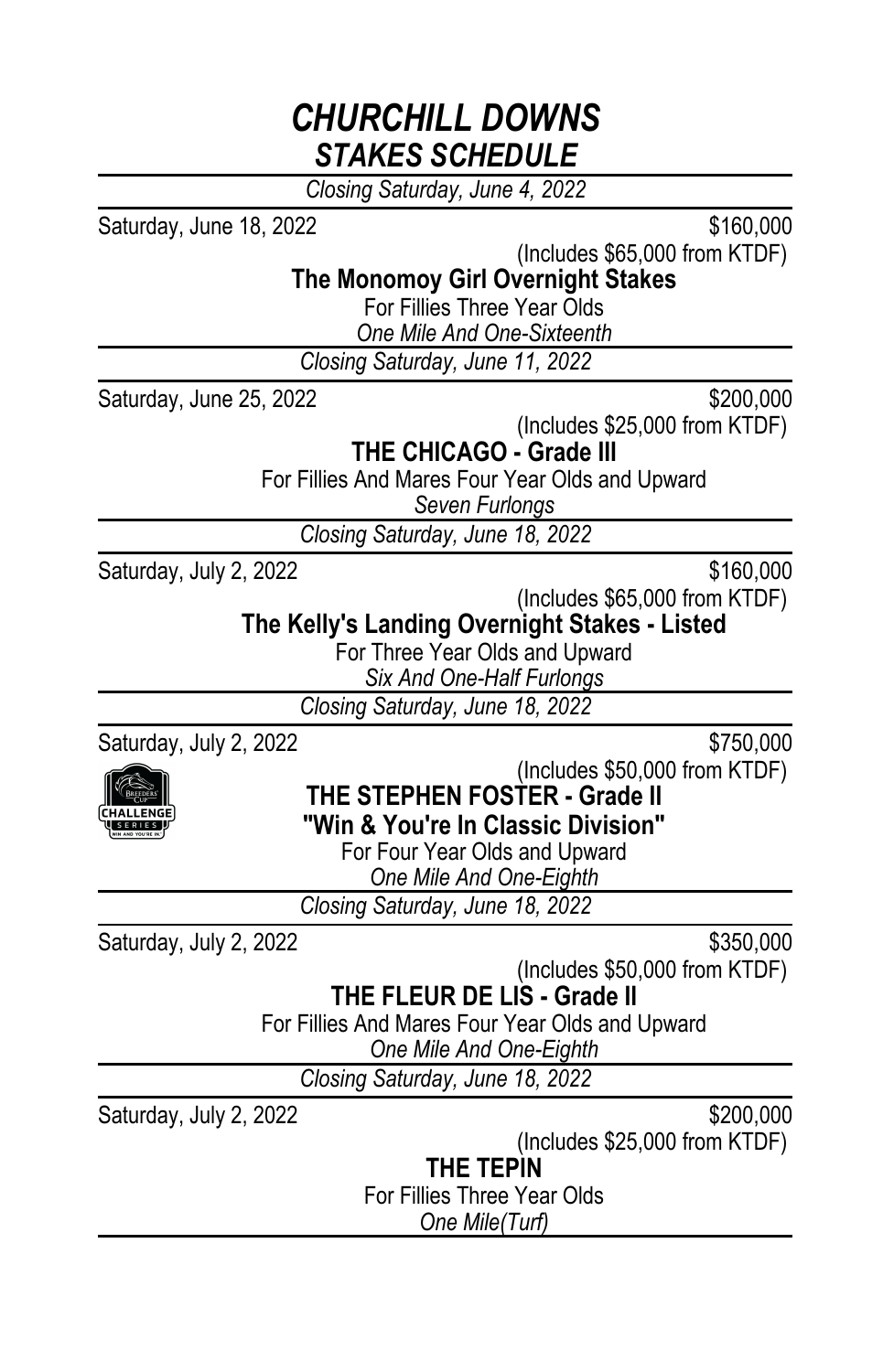*Closing Saturday, June 18, 2022*

Saturday, July 2, 2022 \$200,000

(Includes \$25,000 from KTDF)

### **THE AMERICAN DERBY - Listed**

For Three Year Olds

*One Mile And One-Sixteenth(Turf)*

*Closing Saturday, June 18, 2022*

Saturday, July 2, 2022 \$350.000

(Includes \$50,000 from KTDF)

**THE WISE DAN - Grade II**

For Four Year Olds and Upward *One Mile And One-Sixteenth(Turf)*

*Closing Saturday, June 18, 2022*

Sunday, July 3, 2022  $$160,000$ 

(Includes \$65,000 from KTDF)

#### **The Maxfield Overnight Stakes**

For Three Year Olds

*Seven Furlongs*

*Closing Saturday, June 18, 2022*

Sunday, July 3, 2022  $$160,000$ 

(Includes \$65,000 from KTDF)

**The Anchorage Overnight Stakes**

For Fillies And Mares Four Year Olds and Upward

*One Mile(Turf)*

*Closing Saturday, June 18, 2022*

Monday, July 4, 2022 **\$175,000** 

(Includes \$25,000 from KTDF)

**THE HANSHIN (presented by JRA) - Listed**

For Four Year Olds and Upward

*One Mile*

*Closing Saturday, June 18, 2022*

Monday, July 4, 2022 \$175,000

(Includes \$25,000 from KTDF)

**THE BASHFORD MANOR - Listed**

For Two Year Olds

*Six Furlongs*